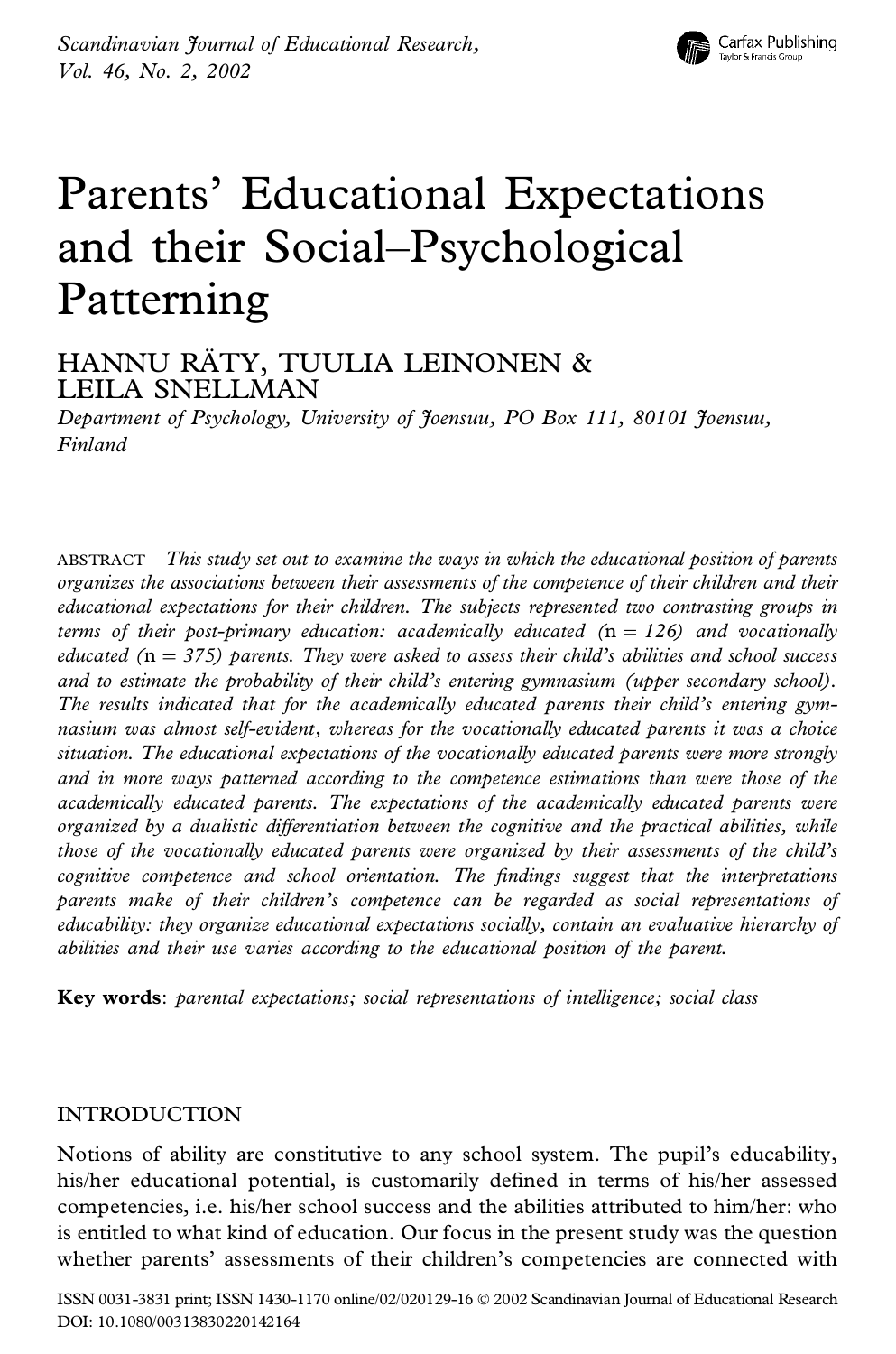the educational expectations placed on the child, which expectations may have crucial consequences for the child's future educational career.

Theoretically, we examined parents' assessments as social representations (Moscovici, 1988). What this means is that notions are examined as group notions, as constructions anchored onto group membership (Doise *et al.*, 1994). In the present context, the groups were defined in relation to the school system, i.e. in terms of the parents' position in the educational hierarchy. Furthermore, the school system can be seen as a major social institution, whose ideology and practices adhere to the predominant view of educability. According to this view, educability is considered an individual and mainly cognitive ability, i.e. the highest educational value is ascribed to cognitive–theoretical competencies and such education as fosters them (Danziger, 1997).

When the carrier system of the social representations is included in the analysis of social interpretations, attention is also paid to the relationship of the group to the representation, often hegemonic in nature, endorsed by the institution. From this perspective, the higher up the group is situated in the educational hierarchy, the closer to the predominant notion are its expectations and notions, and vice versa. Consequently, in this study we examined parents as groups defined by education. Our research question was how the connections between the assessments of the child's competence and the educational expectations are organized among parents of different educational positions. Through this comparison we seek to obtain social– psychological knowledge of the process of selection in education.

In the present study the parents' educational expectations were operationalized into an estimate they were asked to give about the likelihood of their 3rd or 6th grade children continuing his/her education in upper secondary school ('gym nasium'). This choice is very consequential for the child's further education and future social position. Although educational opportunities in Finland have become more versatile, the 3 year gymnasium following the 9 year obligatory comprehensive school is still the main avenue to university studies. Traditionally, the all-round educational 3 year course of the gymnasium, an alternative to the various vocational/ practical schools, has been regarded as the gateway to higher theoretical studies. This basic two-fold division of educational routes manifests the stratification of knowledge contained in the syllabus, which includes such assumptions as the superiority of academic/theoretical knowledge and the undervaluing of practical knowledge (Young, 1998). The estimation asked of the parents was targeted, then, at the juncture of the symbolic and the social distinctions in the system of education, so that their choices presumably accentuated the parents' considerations of their children's competencies precisely along the theory–praxis dimension.

Academically educated parents are close to the school system and its verbal/ cognitive definition of educability. Cognitive capability is in accord with the very definition of the kind of education, i.e. 'theoretical' education, which these parents have successfully accomplished. Likewise, the children of highly educated parents succeed better at school than others and the expectations of these parents for their children's education are aimed at an academic education (Bynner, 1972). The pupils who succeed at school are precisely those who possess the verbal/cognitive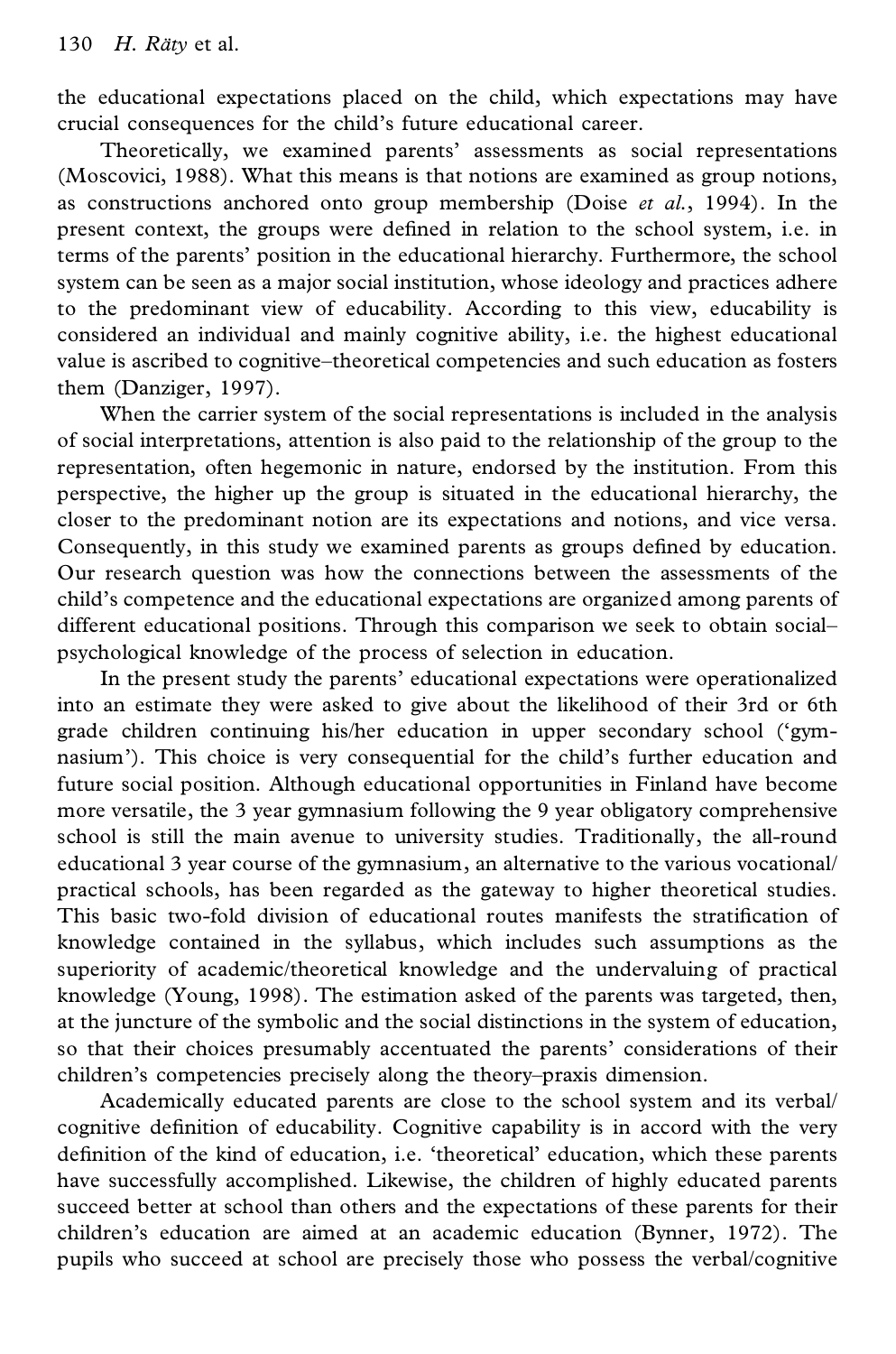skills emphasized and required by the school routines. There is empirical evidence to show that highly educated parents are indeed inclined to support a differential– cognitive view of intellectual abilities (Räty  $\&$  Snellman, 1998). Presumably, in the conceptions of lower education parents, the group which is further away from the school, cognitive skills are not so central because these parents may regard themselves as less proficient in the academic skills required at school (Brantlinger, 1985). In particular, vocationally educated parents, in accord with their vocational training and identity, may well highlight and value practical skills in their views of ability.

The educational expectations that parents place on their children have been noted to be tied up with their own education: parents hope that their child will get an education at least to the level they accomplished (Smith, 1989; for Finland, see Kivinen & Rinne 1995), which is then also reflected in the children's own expectations (Ahola & Nurmi, 1997). On the other hand, education is an avenue to social rise, especially if the educational system is seen to offer the same opportunities for all, regardless of their social background, to progress according to their individual abilities and efforts, as promised by the post-World War II meritocratic ideology of the comprehensive school (Brown, 1990).

Even so, parents' different positions in the educational hierarchy, along with different educational experiences, lead them to make different choices for their children's education. According to a recent study conducted in Finland (Havén, 1999), out of the 17–18-year-old children of academically educated fathers, 79% were studying at a gymnasium and  $11\%$  at a vocational school in 1995. For these parents their child's going to the gymnasium seems a self-evident choice. At the same time, out of the children of vocationally educated fathers, 52% were studying at a gymnasium and 34% at a vocational school. For these parents the situation is more complex. As Seginer (1983) puts it

when lower-class parents say they want their children to go as far as possible in education they evidently define it in terms of what is realistic for a lower-class child rather than in terms of the full range of opportunities existing in their society. (pp. 10–11)

On the other hand, lacking a personal experience of higher education, less educated parents feel uncertain about the chances of their child's doing well in gymnasium (see for example Mehan *et al.*, 1996). It is therefore possible that the feedback given by the school about the child's progress carries a higher significance for the ability assessments and educational expectations of less educated parents than for those of highly educated parents (see for example Entwistle & Hayduk, 1978; Lareau, 1989). Moreover, for vocationally educated parents in particular, a practical education represents a noteworthy, positive choice for their child's course of post-primary education. In other words, the range of expectations may well be wider among the vocationally educated parents than among the academically edu cated parents (Rodman & Voydanoff, 1978; Gorman, 1998).

To recapitulate, our research aspired to bring forth novel elements in the field of social representations of education. Instead of examining parents' notions at a general level, we focused on the ways in which representations anchored onto social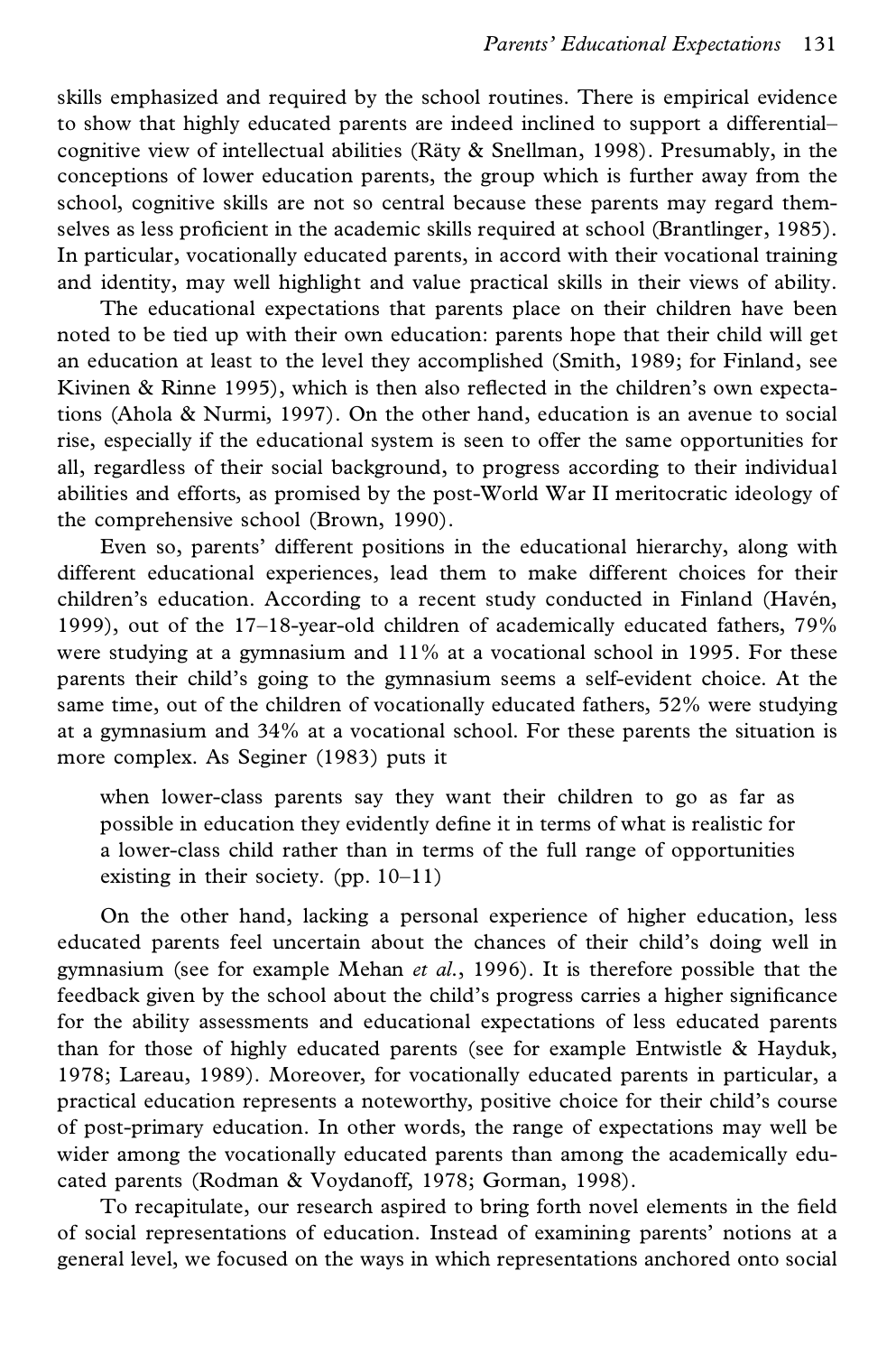positions and formed in relation to the institution of the school show up in a particular and consequential activity: how do differently educated parents' com petence assessments of their children organize their educational expectations?

Since vocationally educated parents have a more complicated relationship to higher education than academically educated parents, we expected the competencies of the child, i.e. his/her abilities and school success, to play a stronger role in guiding the educational expectations of less educated parents than those of highly educated parents. We further assumed the expectations of highly educated parents to be more in fluenced than those of vocationally educated parents by the differential representation of ability, which makes a categorical distinction between the highly esteemed cognitive skills and other skills.

Since ability is also a gender-bound educational concept (see for example Caplan *et al.*, 1997), we deemed it reasonable to include the gender of the parent and the child in our analyses, although we formulated no hypotheses pertaining to their effects. Neither did we formulate any hypotheses about the effects of the child's grade level (age), but we still wanted to include the child's grade level in our analyses, as grade level comparisons enable us to explore just how early on the educational expectations are formed and to draw cautious conclusions about the influence of the school on parents' assessments.

## METHOD

The subjects were a nationwide and fairly representative sample of parents, both mothers and fathers, who had a child aged  $9-10$  (3rd grader) or  $12-13$  (6th grader). The survey was conducted by means of a questionnaire dealing with the parents' views on their children's school work. The response rate was 51% for the fathers, 66% for the mothers and 59% for the whole sample. Of the total of 938 respondents, 56% were mothers and 44% fathers.

For the purposes of the present study we selected two groups which contrasted in terms of their post-primary education: academically educated  $(n = 126)$  and vocationally educated ( $n = 375$ ) parents. The mean age of the academically educated parents was 42 years (SD = 4.5). Among them, 46% were mothers and 54% fathers; 39% of them had a daughter and 61% a son; and 48% of the children were 6th graders and 52% 3rd graders. The mean age of the vocationally educated parents was 41 years (SD = 5.7). Among them, 54% were mothers and 46% fathers; 40% of them had a daughter and 60% a son; and 54% of the children were 6th graders and 46% 3rd graders.

In the general instructions the parents were asked to give their assessments with regard to the child who was in the 3rd or 6th grade.

## *Assessment of School Success*

In one part of the questionnaire the parents were asked to estimate their child's school success in the different subjects of comprehensive school on a five point rating scale anchored by 'clearly below average' and 'clearly above average'. The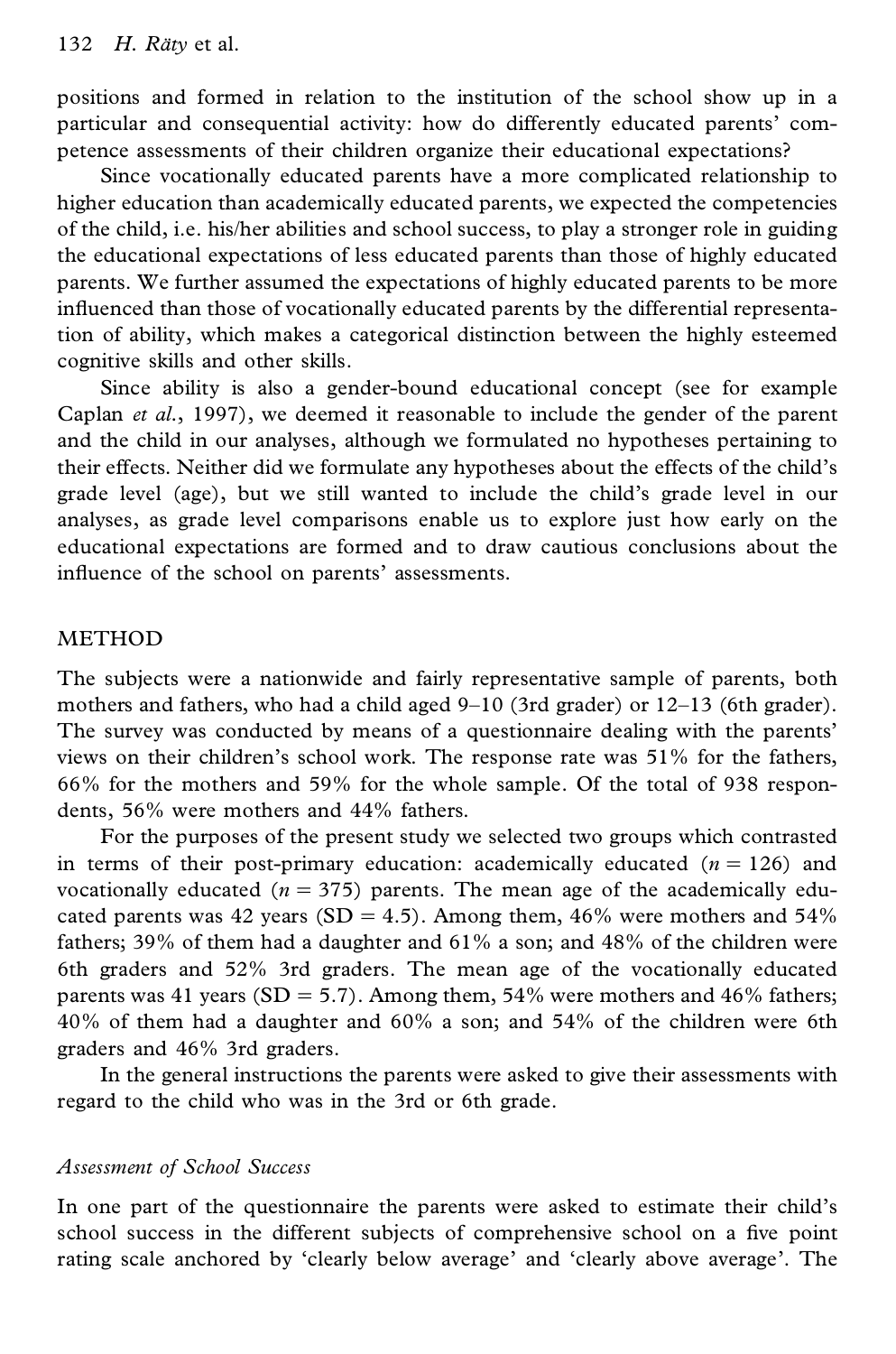ratings were factor analysed according to the principal axis solution and the factors obtained were rotated to a varimax criterion. The analysis yielded two factors, which together accounted for 34% of the total variance. High loadings on the first factor were evinced by the theoretical–verbal subjects: mathematics, mother tongue, for eign languages and science. The second factor showed high loadings for the practical subjects: handicrafts, art and music. Mean variables were constructed according to these two sets of items. Cronbach's  $\alpha$  for these variables were 0.68 for the theoretical subjects and 0.60 for the practical subjects.

## *Assessment of Abilities*

Another part of the questionnaire was labeled 'Description of your child'. Its instruction read as follows:

Having closely observed your child's development, you have formed a clear picture of him/her and his/her distinctive characteristics. We now ask you to assess how well the following statements describe your child.

The task involved 36 short descriptions, which the parents were asked to assess on a five point scale anchored by 'very little' and 'very much'. The attributes were derived from previous studies (for example Räty & Snellman, 1992; Okagaki & Sternberg, 1993) and tested in a pilot study. The ratings were factor analysed according to the principal axis solution and the factors produced were rotated to a varimax criterion. The analysis gave five factors, which accounted for  $42\%$  of the total variance. The following dimensions were revealed and corresponding mean scales constructed: problem solving skills (e.g. 'understands things quickly', 'intelli gent', 'is able to integrate different things'), prudence and school orientation (e.g. 'goes into problems thoroughly', 'diligent', 'makes definite plans before acting'), social skills (e.g. 'ready to help others', 'friendly', 'adaptive'), reflection (e.g. 'eager to tell stories', 'interested in the world and its phenomena', 'ponders on matters atypical for one's age') and practical creativity (e.g. 'creative', 'artistic', 'dexterous'). The reliability coefficients (Cronbach's  $\alpha$ ) of these variables were quite satisfactory, with an average of 0.79 and a range of 0.70–0.90. The construction of these measures is reported in more detail in Räty *et al.* (1999).

#### *Expectation of the Child's Future Education*

The parents were requested to estimate the probability of their child's entering 'gymnasiumn' on a five point scale anchored by 'not at all likely' and 'very likely'. In Finland children normally start gymnasium at age 15, after completing the 9 year comprehensive school. The parents were asked to give their estimation about 3 or 6 years before the actual choice was to be made.

We started the examination of our data by comparing the assessments of the academically educated and the vocationally educated parents regarding the probability of their child entering gymnasium and the child's school success and abilities. We then examined, by means of analyses of variance, the associations of the parents'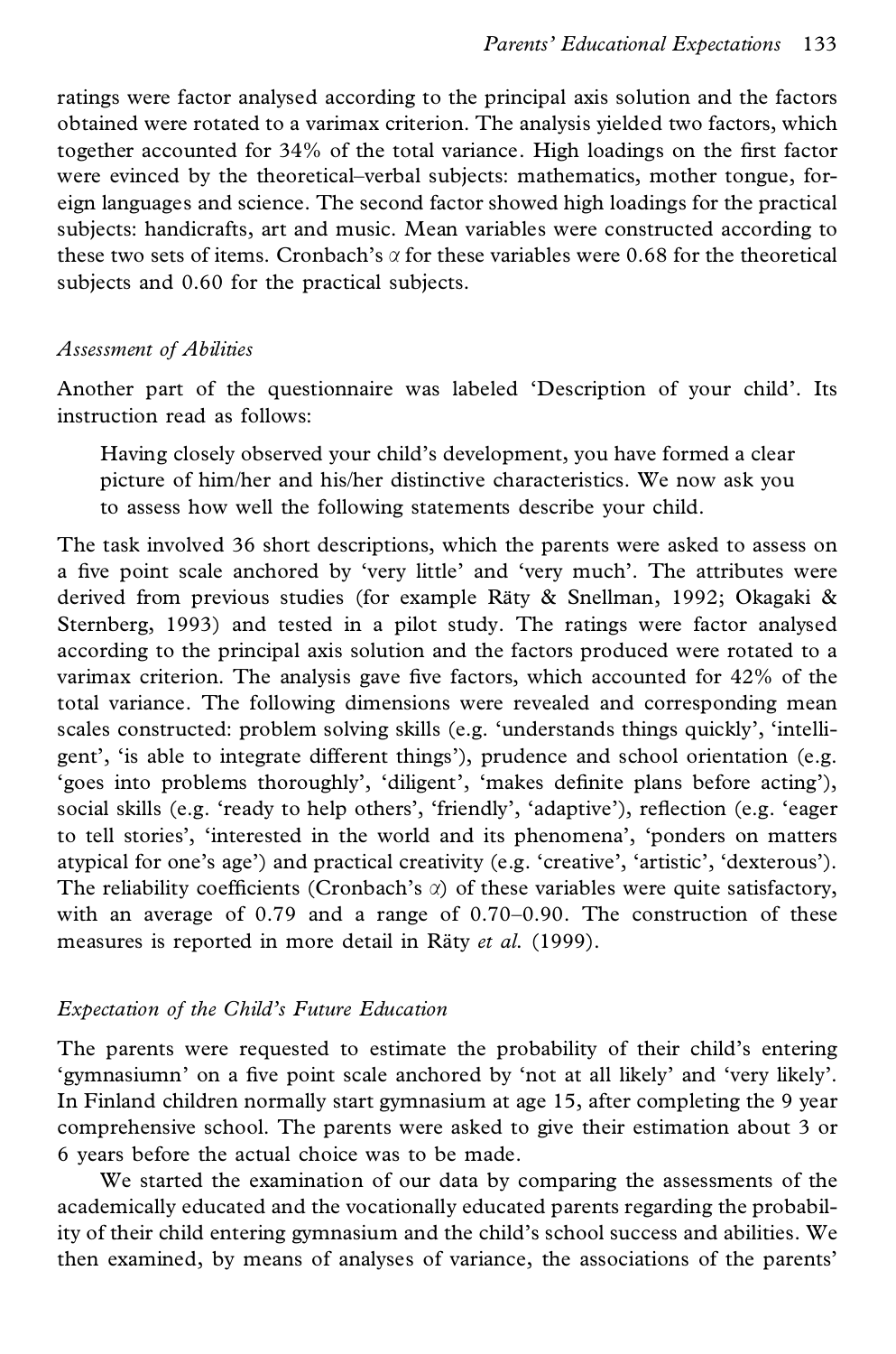assessments of their children's abilities and school success with their educational expectations for the child.

## RESULTS

## *Estimated Probabilities of Entering Gymnasium*

A clear statistically significant difference was noted between the academically and the vocationally educated parents in their ratings of the likelihood of their child entering gymnasium  $\left[\chi^2(4) = 62.58, P < 0.0001\right]$ ; see Table I]. Almost all academically educated subjects (92%) assumed that their child would eventually enroll in a gymnasium, with the most within-group variation being between the alternatives 'fairly probable' and 'very probable'. Although the majority of the vocationally educated subjects also expected their child to enroll in a gymnasium (61%), many of them (16%) were uncertain and many (23%) considered the probability low rather than high.

## *Assessments of School Success and Abilities*

Comparisons of the means showed that there was no significant difference between the parent groups in their assessment of their child's success in practical school subjects, whereas the academically educated parents attributed more success in theoretical subjects to their children than did the vocationally educated parents (Table II).

As also displayed in Table II, two statistically significant differences were ascertained in the assessments of abilities. The academically educated respondents emphasized problem solving skills in their children, whereas the vocationally educated respondents accentuated their children's practical creativity.

In sum, there appeared a qualitative difference between the academically and the vocationally educated parents in their educational expectations and the way in which they described their children's competencies. It seemed reasonable, then, to examine the patterning of the educational expectations separately in each education group.

| Probability         | Vocationally educated<br>$(N = 358)$ | Academically educated<br>$(N = 123)$ |
|---------------------|--------------------------------------|--------------------------------------|
| Not at all probable | 7                                    |                                      |
| Not very probable   | 16                                   | 5                                    |
| Cannot say          | 16                                   | 2                                    |
| Fairly probable     | 33                                   | 28                                   |
| Very probable       | 28                                   | 64                                   |
| Total               | 100                                  | 100                                  |

TABLE I. Per cent distributions of vocationally and academically educated parents' estimations of the probability of their child's entering 'gymnasium'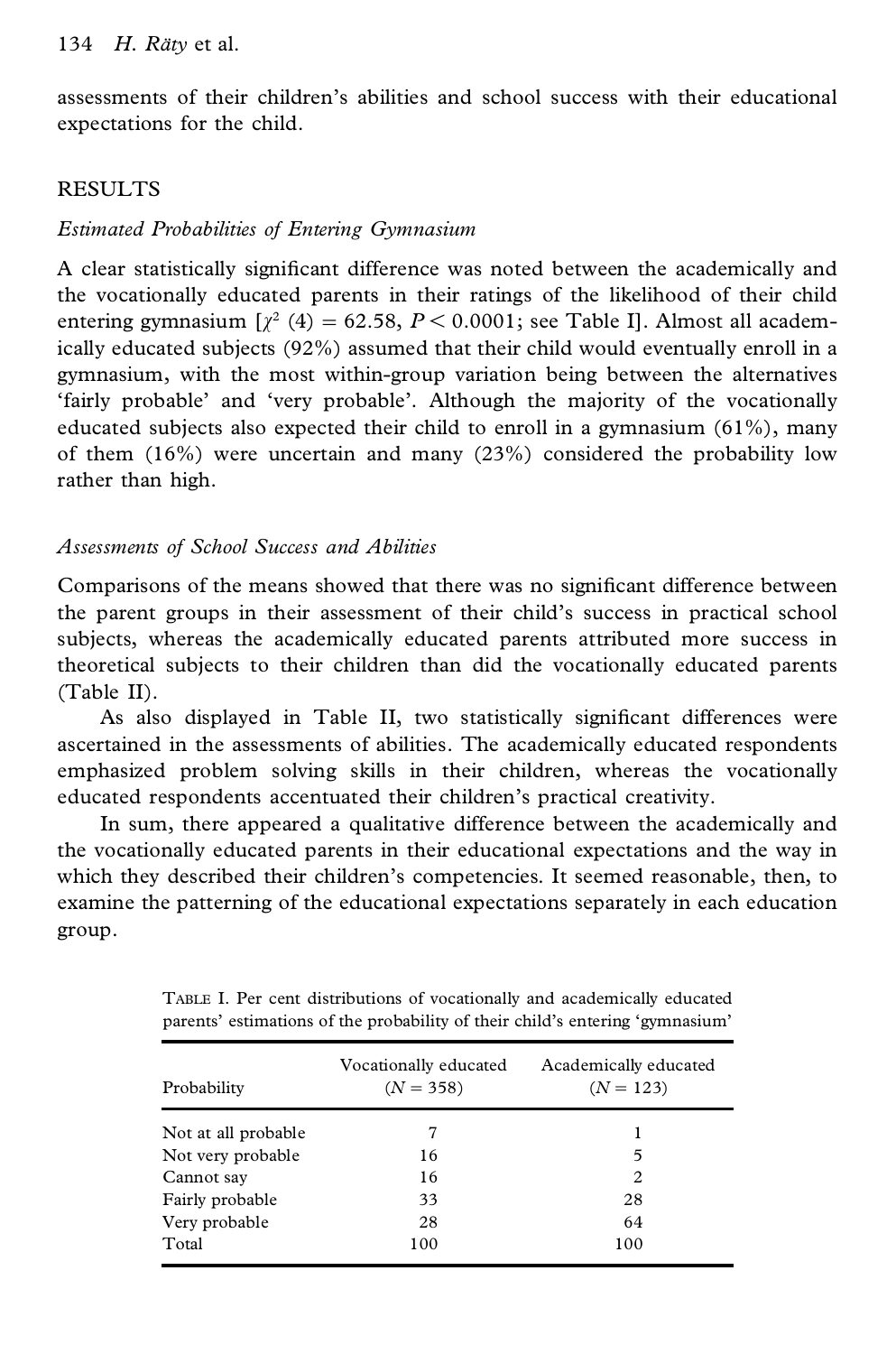|                                 | Vocationally<br>educated | Adacemically<br>educated | $t_{494}$       |
|---------------------------------|--------------------------|--------------------------|-----------------|
| Success in theoretical subjects | 3.61                     | 4.02                     | $-6.94^{\circ}$ |
| Success in practical subjects   | 3.62                     | 3.59                     | 0.54            |
| Problem-solving skills          | 3.77                     | 3.96                     | $-2.91^{\rm b}$ |
| Prudence                        | 3.69                     | 3.71                     | $-0.26$         |
| Social skills                   | 4.09                     | 4.05                     | 0.53            |
| Reflection                      | 3.78                     | 3.72                     | 1.00            |
| Practical creativity            | 3.75                     | 3.57                     | $2.05^{\circ}$  |

TABLE II. Comparison of the means of vocationally and academically educated parents' assessments of their children's school success and abilities

 $A^a P < 0.001$  (two-tailed).

 $b$   $P < 0.01$ .

 $P < 0.05$ .

## *The Patterning of Expectations*

Analyses of variance (the general linear model of the SPSS package) were conducted with the estimated probability of the child entering gymnasium as the dependent variable and the assessed abilities and school success, the parent's gender and the child's gender and grade level as the independent variables. The assessments of school success and abilities were dichotomized on the basis of their medians in the total sample. To avoid excessively low frequencies in individual cells, only main effects and two-way interactions were determined.

In respect of our use of analysis of variance, it should be noted that the distribution of the dependent variable was rather skewed, particularly in the group of academically educated parents. However, the error variance of the dependent variable was equal across both groups according to Levene's test  $(P > 0.10)$ . We can therefore estimate that the distribution deviating from the normal does not have a significant effect on the  $F$  values.

#### *The Academically Educated Parents*

For the academically educated parents the adjusted  $r^2$  of the general linear analysis was 0.32. The analysis did not bring out any statistically significant main effects. Instead, three significant interactions were noticed. The first interaction was between the assessments of success in theoretical and practical subjects  $[F(1,106) = 5.72, P < 0.02]$ . The lowest likelihood of entering gymnasium was attributed to children who were not good at either theoretical or practical subjects, and the highest likelihood, interestingly, to children assessed to be good at theoretical subjects but not good at practical subjects (Figure 1).

The second significant interaction was between the assessments of social and problem solving skills  $[F(1,106) = 12.16, P < 0.001]$ . The lowest expectations were, again, ascribed to children who had neither good problem solving skills nor good social skills and, interestingly, to children who had both good social skills and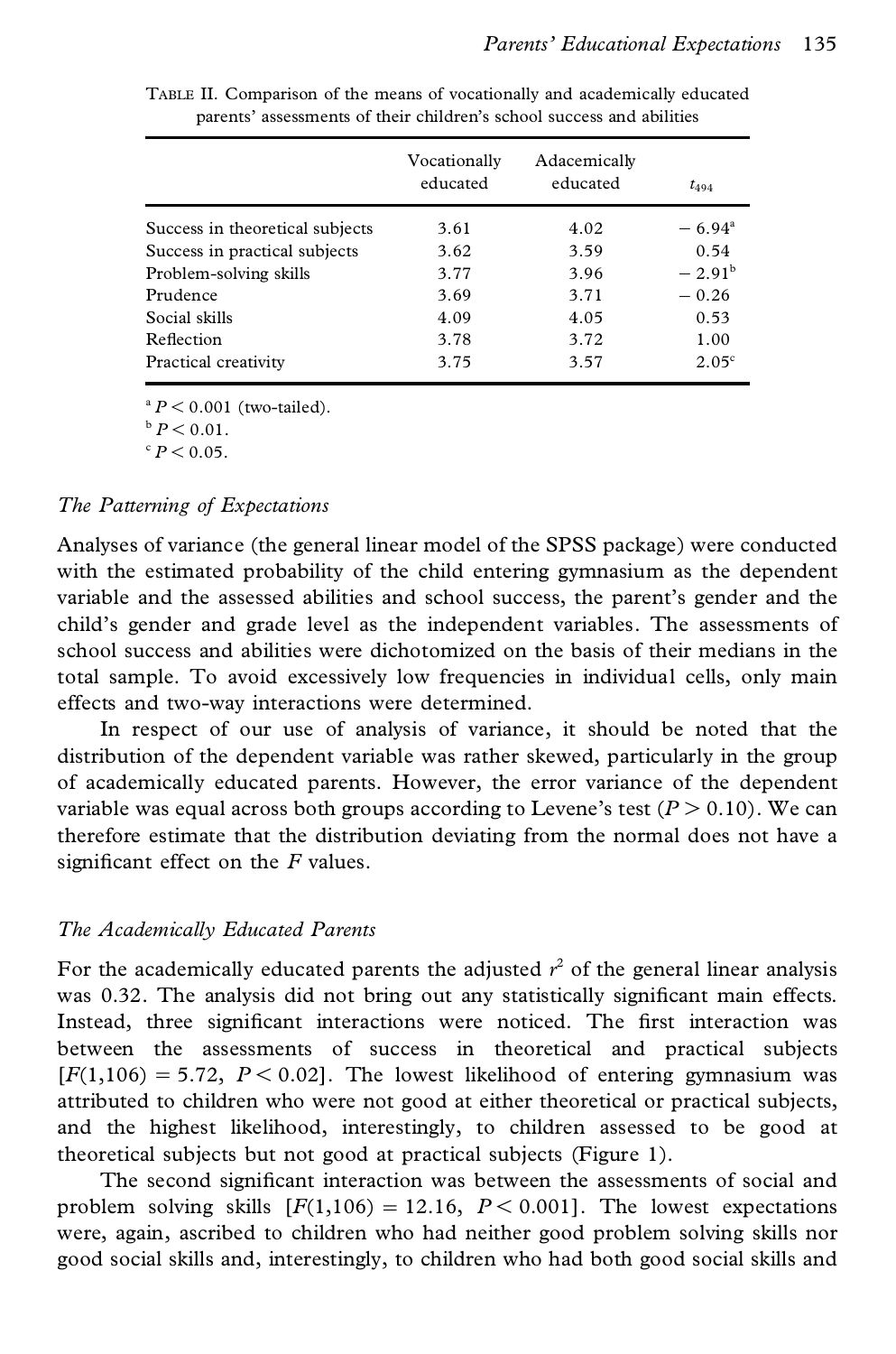

FIG. 1. The interaction between the child's estimated succcess in practical and theoretical school subjects with respect to the estimations of the probability of the child's entering gymnasium: the academically educated parents' assessments (estimated marginal means).

problem solving skills, and the highest expectations were attributed to children with good social skills coupled with not good problem solving skills and children with good problem solving skills but not good social skills (Figure 2).



FIG. 2. The interaction between the child's estimated social and problem-solving skills with respect to the estimations of the probability of the child's entering gymnasium: the academically educated parents' assessments (estimated marginal means).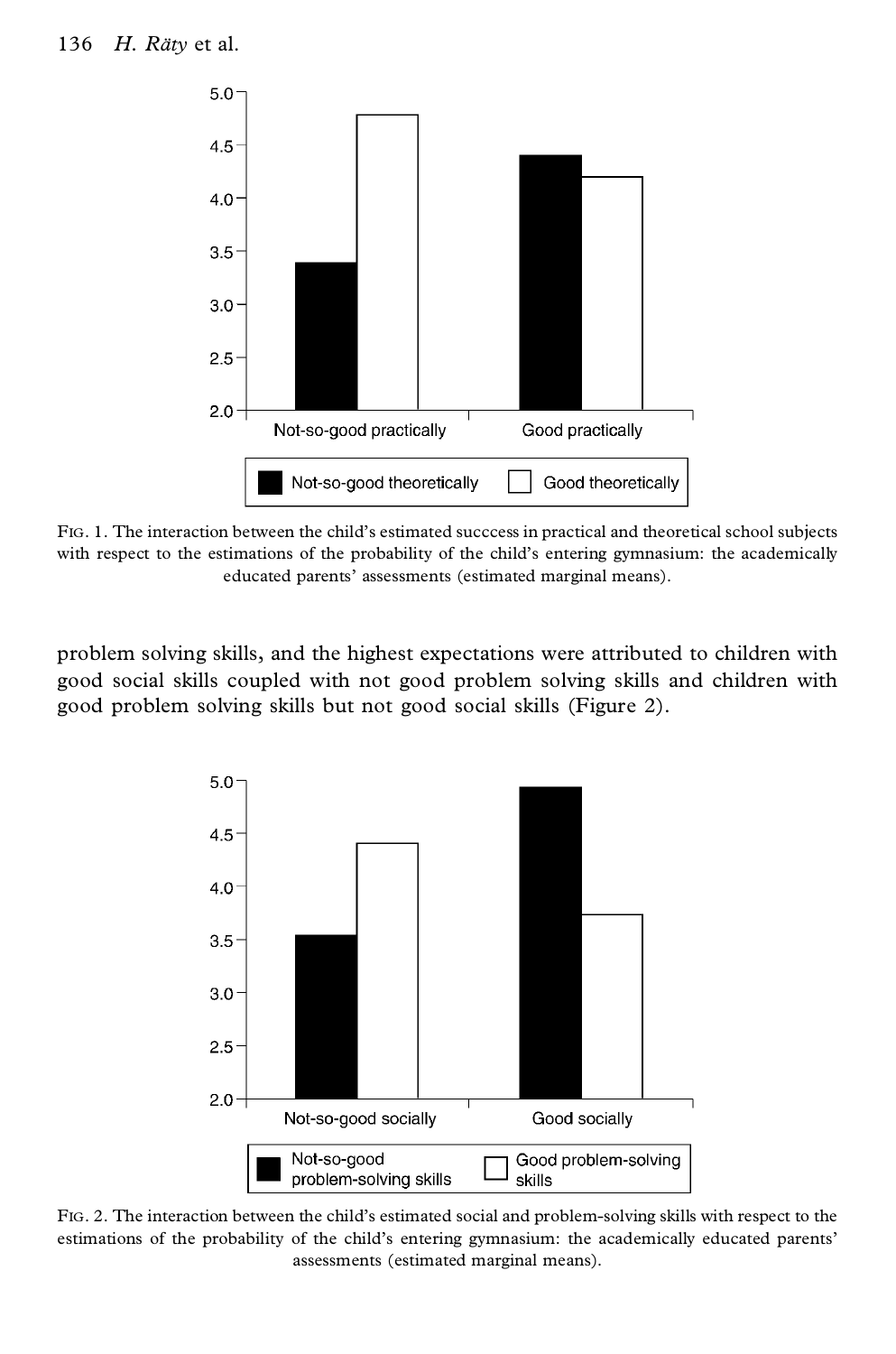

FIG. 3. The interaction between the child's grade level and estimated success in practical school subjects with respect to the estimations of the probability of the child's entering gymnasium: the academically educated parents' assessments (estimated marginal means).

The third significant interaction was between the assessment of success in practical subjects and the child's grade level  $[F(1,106) = 4.18, P < 0.05]$ . Among children assessed as weak at practical subjects, the child's grade level did not affect the estimated probability of the child entering gymnasium (Figure 3). However, among those assessed as successful practically, the expectations were higher for the 3rd grade than the 6th grade children, i.e. the effect of estimated success in practical subjects tended to lower rather than raise the parents' educational expectations as the child advanced to a higher grade level.

#### *The Vocationally Educated Parents*

For the vocationally educated parents the adjusted  $r^2$  of the general linear analysis was 0.43, i.e. the analysis accounted for 11 more per cent of the variance than for the academically educated parents. Five statistically significant main effects were produced, three of which, the child's grade level, success in theoretical subjects and problem solving skills, were further specified by significant interactions. The remaining two main effects concerned the child's gender  $[F(1,326) = 5.92, P < 0.02]$  and the assessment of social skills  $[F(1,326) = 4.71, P < 0.03]$ : girls were expected to enter gymnasium with a higher probability ( $M = 3.80$ ) than boys ( $M = 3.46$ ), and so were children with better social skills  $(M = 3.78)$  as opposed to children with not so good social skills  $(M = 3.49)$ .

As for interactions specifying the main effects observed, the child's grade level had a significant interaction with the assessments of success in theoretical subjects  $[F(1,326) = 3.96, P < 0.05]$  and of problem solving skills  $[F(1,326) = 3.95,$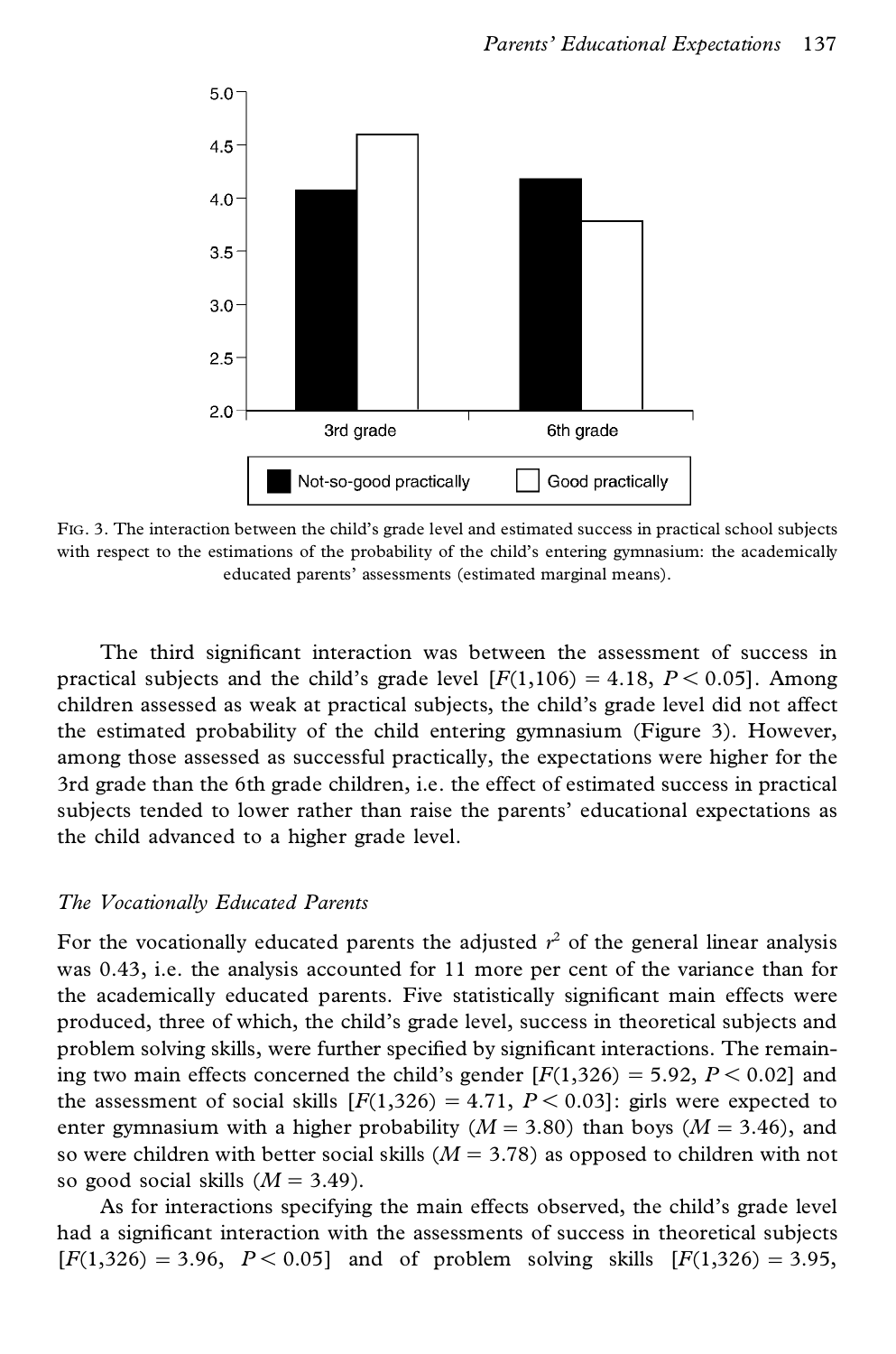

FIG. 4. The interaction between the child's grade level and estimated success in theoretical school subjects with respect to the estimations of the probability of the child's entering gymnasium: the vocationally educated parents' assessments (estimated marginal means).

 $P \le 0.05$ . With children assessed as successful in theoretical subjects and children with good problem solving skills, grade level did not affect the estimations of the probability of the child entering gymnasium (Figures 4 and 5). However, with



FIG. 5. The interaction between the child's grade level and estimated problem-solving skills with respect to the estimations of the probability of the child's entering gymnasium: the vocationally educated parents' assessments (estimated marginal means).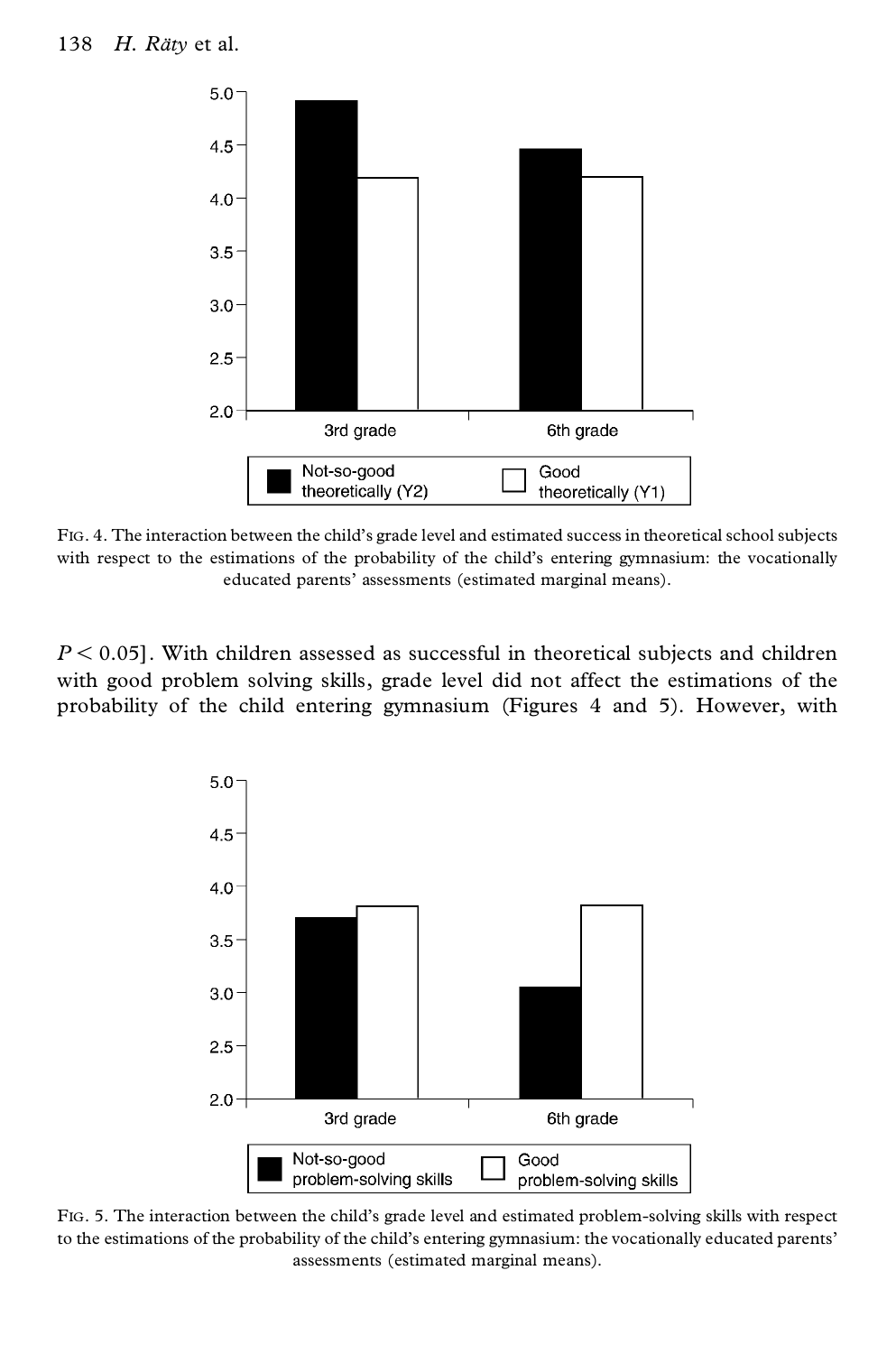

 $5.0<sup>°</sup>$ 

FIG. 6. The interaction between the child's estimated successin practicalschoolsubjects and prudence with respect to the estimations of the probability of the child's entering gymnasium: the vocationally educated parents' assessments (estimated marginal means).

children assessed as not successful in theoretical subjects and those assessed as not good at problem solving the expectations were higher for the 3rd grade than the 6th grade children, i.e. the child's weak cognitive competence lowered the parents' educational expectations as the child advanced to a higher grade level.

As for other significant interactions, assessed success in practical subjects had two significant interactions with the child's assessed competence, one with prudence and school orientation  $[F(1,326) = 5.08, P < 0.03]$  and the other with reflection skills  $[F(1,326) = 4.44, P < 0.04]$ . Regarding the first interaction, the lowest expectations were placed on children who either were weak at practical subjects and had low prudence assessments or did well in practical subjects and had high prudence assessments, whereas the highest expectations were placed on children who did well in practical subjects but did not have high prudence and school orientation and children who had high prudence and school orientation but did not succeed in practical subjects (Figure 6). Regarding the second interaction, the lowest expectations were placed on children who did well in practical subjects but were weak at reflection skills and the highest expectations were placed on children who did well in practical subjects and had good reflection skills (Figure 7).

The parent's gender also interacted significantly with success in practical subjects  $[F(1,326) = 5.86, P < 0.02]$ : the expectations of fathers for their children who were successful in practical subjects  $(M = 3.72)$  were higher than those for their children who were not successful  $(M = 3.40)$ , whereas the expectations of mothers for their children who were not successful in practical subjects  $(M = 3.88)$  were higher than those for their children who were successful  $(M = 3.52)$ .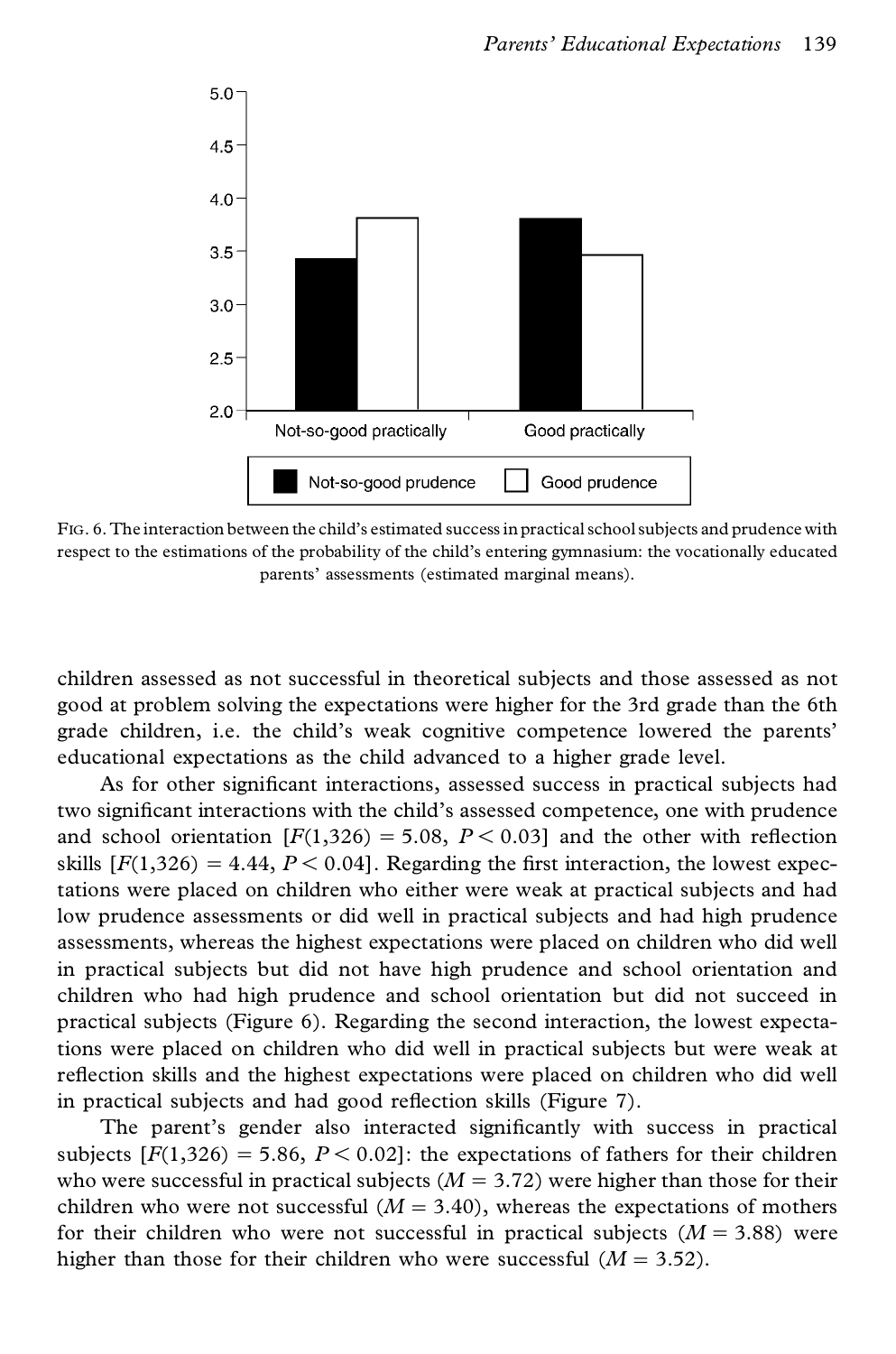

FIG. 7. The interaction between the child's estimated success in the practical school subjects and reflection with respect to the estimations of the probability of the child's entering gymnasium: the vocationally educated parents' assessments.

## DISCUSSION

Our first major finding was that parents' expectations for their children's further education, i.e. their estimations of the probability of the child entering gymnasium, were clearly organized by their own educational position. In the light of prior research, this is not surprising (see for example Bynner, 1972). Even so, the finding carries great significance for educational policy, as the expectations expressed by parents are likely to come true. In Finland 80% of the children of academically educated fathers and about 50% of the children of vocationally educated fathers have opted for a gymnasium education in the 1990s (Havén, 1999). In our study 92% of the academically educated and 61% of the vocationally educated parents regarded their child entering gymnasium as very probable or fairly probable. From this vantage point, the parents in both educational groups seem to somewhat overestimate the probability of their child entering gymnasium, but the intergroup difference in the expectations corresponds to the difference in the realized choices.

As regards the parents' assessments of their children's competencies, we found that the academically educated parents attributed more cognitive competencies, i.e. success in theoretical/verbal subjects and problem solving skills, to their children than did the vocationally educated parents, while the latter emphasized their children's practical creativity. In the light of the parents' assessments, then, the children of academically educated parents possess more of the kind of cognitive– verbal competence emphasized in gymnasium education, whereas the children of vocationally educated parents have the kind of practical competence emphasized in vocational education as their strong suit.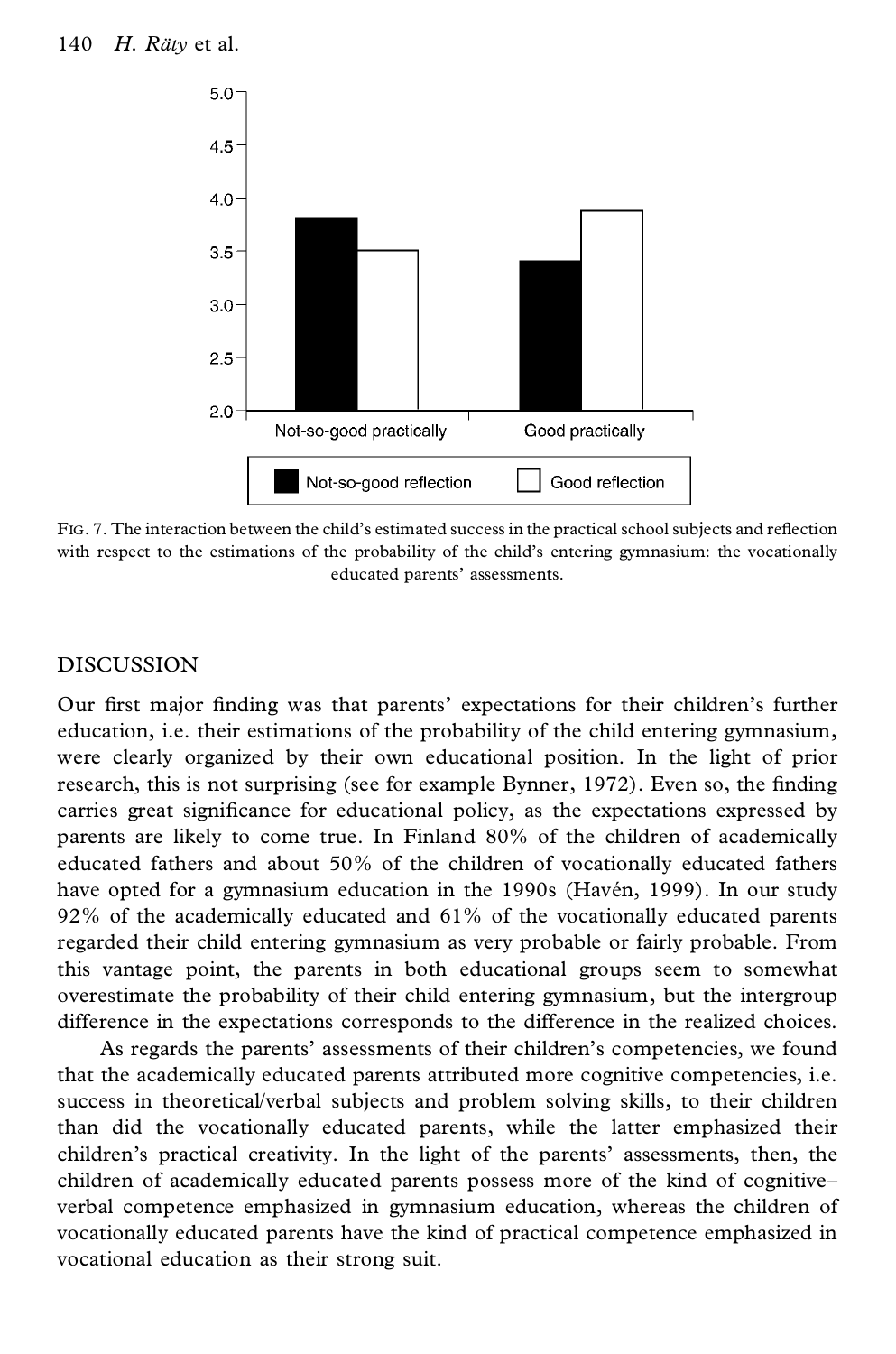It would no doubt be interesting to find out how the parents' assessments of their children's competencies correspond to those of the school, such as report cards and teachers' assessments (cf. Miller *et al.*, 1991). In the theoretical perspective of the present study, the parents' assessments were considered as social constructs, so that we do not have a problem of accuracy here. It is precisely those assessments which are conveyed through the parents' own perspective that organize the parents' expectations. Accordingly, our second major finding in the present study was that competence assessments do indeed organize educational expectations and, what is most interesting, this organization takes a different shape with parents of different educational backgrounds.

As we expected, considerations of the child's competencies and school success organized the educational expectations of the vocationally educated parents more strongly than those of the academically educated ones. In our analyses to clarify the patterning of the expectations, the percentage of variation accounted for by the analysis of variance was higher and the number of significant effects greater with the vocationally educated parents than with the academically educated parents. The approach of the vocationally educated parents to their children's gymnasium edu cation was thus more multifaceted and organized by a greater number of aspects than was the case with the academically educated parents.

The interrelationships between the educational expectations and the com petence assessments turned out to be more complex than we had expected. The assessed cognitive competence of the child was associated with expectations of the child entering gymnasium among both parent groups, but the association was differently patterned in the two groups. Among the academically educated subjects, the child's success in theoretical subjects was associated with high expectations provided that the child was *not* successful in practical subjects. This expectationlowering effect of the child's successfulness in practical subjects emerged in relation to the child's grade level as well: as the child advanced to a higher grade level the effect of estimated success in practical subjects lowered rather than raised the parents' expectations of the child entering gymnasium; similarly, among children with good problem solving skills, good social skills lowered rather than raised the parental expectations.

In the assessments of the academically educated parents, the parental expectations were organized by a dualistic differentiation between cognitive and practical abilities. A child is considered suitable for a gymnasium education if he or she is cognitively competent and has no particular practical aptitudes. Our results show, as expected, that the highly educated parents, a group close to the school system, share the school's notion of educability, in which cognitive–verbal competence is seen and valued as true intelligence. In addition, and importantly, the findings suggest that academic parents indeed consistently employ a differential or dualistic representation of ability in their estimations of their children's educational prospects.

The assessment of the child's social skills provided a special case. The academically educated parents placed high expectations on children whom they estimated to lack problem solving skills but to be socially skilled. The child's social skills raised the expectations of his/her entering gymnasium among the vocationally educated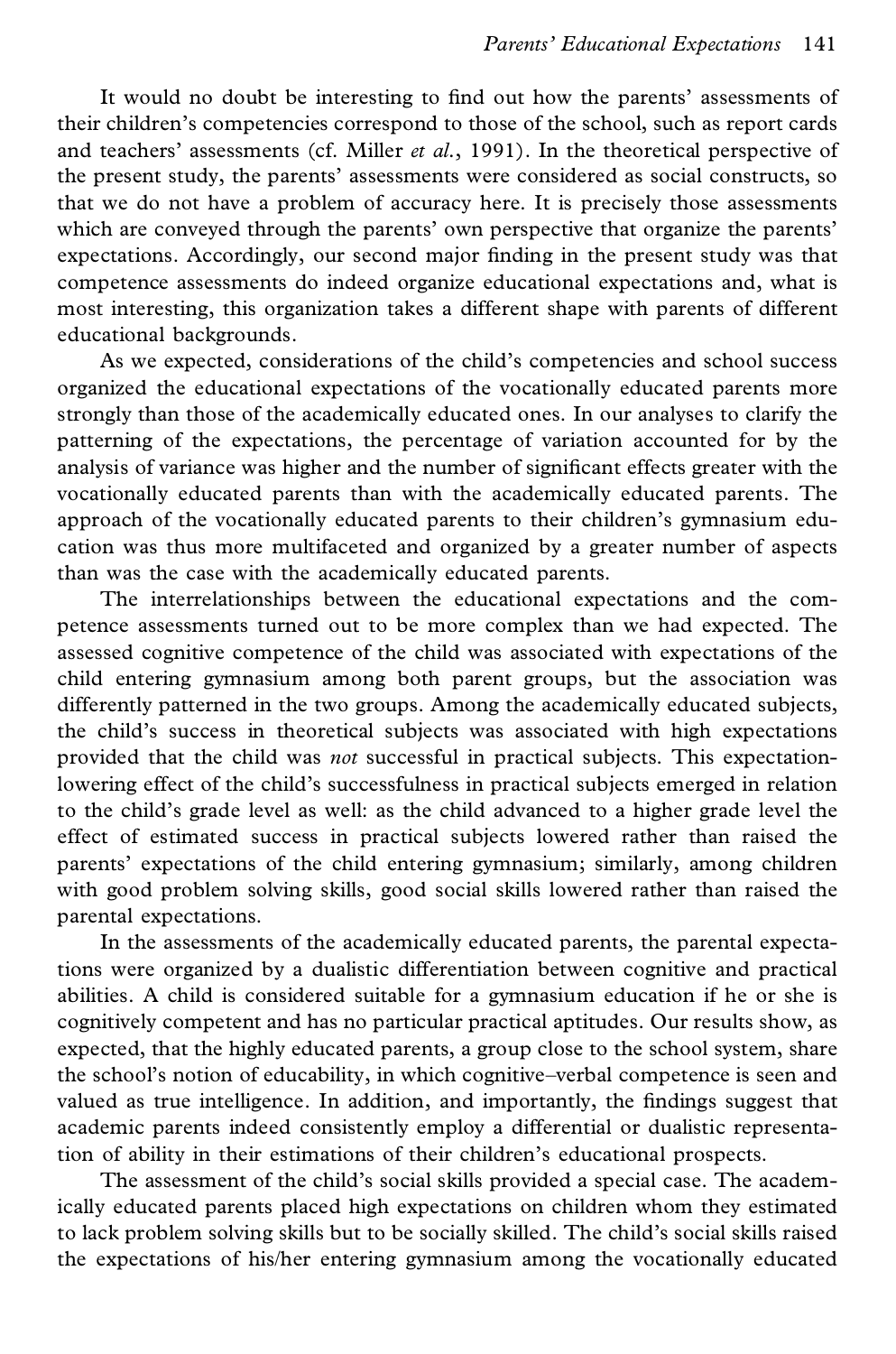parents as well. Irrespective of their educational position, it was the social skills that parents ascribed to their children most of all (see Table II) which seems to testify to the social importance and even desirability of these skills. We may speculate that in the parents' minds social skills, or the ability to cooperate and to fit in, are an important prerequisite for doing well not only at school but also in society at large.

With the vocationally educated parents, the assessments of their children's social and cognitive skills were more directly associated with expectations than were those of the academically educated parents. Among the former, a child's good social skills were associated with high expectations and so was a child's high cognitive competence, i.e. problem solving skills and success in theoretical school subjects, while a child's low cognitive competence was correspondingly associated with low expectations, particularly in regard to 6th grade children.

In the vocationally educated parents' representations of ability, practical skills seemed to have a significance partly different from that of the academically educated parents'. The child's success in practical subjects did not necessarily lower the expectations of his/her entering gymnasium. In fact, the vocationally educated parents considered the child entering gymnasium fairly probable in cases where the child was estimated to do well in practical subjects and also to possess reflective skills. In other words, the interpretation of the child's success in practical subjects was moulded by his/her possession of reflective skills, which indicate a general cognitive orientation in the child. The least likely child to enter gymnasium in the vocationally educated parents' estimation was accordingly the one who did well in the practical subjects but was not seen to have reflective skills; such a purely 'practical type' was presumably considered best suited for a vocational education.

Given that a high expectation of entering gymnasium was attributed by the vocationally educated parents to children who were prudent and school-oriented but not good at practical subjects, we may speculate that when forming their educational expectations the vocationally educated parents are apt to pay attention to the requirements of school.

Both of the gender-related effects observed in our study were with the vocation ally educated parents. The first was also concerned with the parents' assessment of their children's success in practical subjects: the child's success raised the fathers' expectations but lowered the mothers' expectations of that child's entering gymnasium. Could it be the case that the vocationally educated mothers are closer to the school's dominant notion of ability, for example through following their children's school progress more closely than the fathers, and therefore emphasize the cognitive demands of gymnasium studies more than the fathers do? The second effect, the finding that the vocationally educated parents considered their daughters' likelihood of entering gymnasium higher than their sons' may be due to the vocationally educated parents' being sensitive to their children's school success, which is generally better with girls than boys (cf. Sonuga-Barke & Stevenson, 1996).

Our comparison of the parents of children at different grade levels indicated that even the influence of the school, i.e. the feedback on the child's school progress as interpreted by the parents, on the parents' educational expectations is mediated by the parents' educational position. For vocationally educated parents, the child's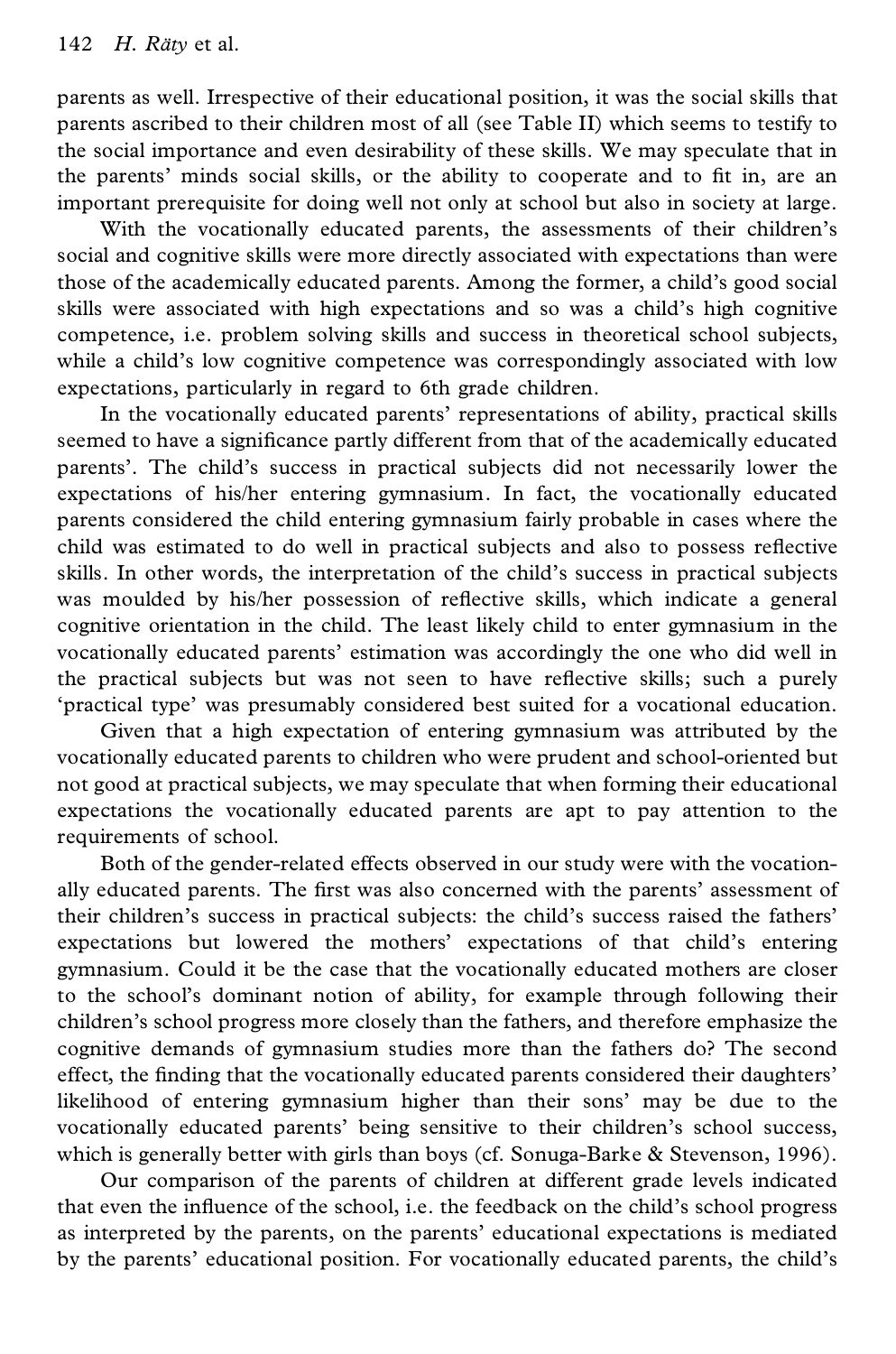success in theoretical subjects is an important interpretative cue, whereas academi cally educated parents, operating in their differential approach, pay attention to the 'purity' of the cognitive competencies and therefore monitor the child's success in practical subjects.

To sum up, according to our findings academically educated parents expected their child to enter gymnasium, pure and simple, and this expectation received its subjectively valid justification from their observation that their child possesses such important cognitive abilities as required by gymnasium studies. In contrast, a great many vocationally educated parents were unsure or considered the probability of their child entering gymnasium as low. In the present context, the function of the representations of competence seems different for these two groups. It could be speculated that highly educated parents interpret ability information mainly to 'predict' how well their child will do in gymnasium, whereas less educated parents interpret ability information in order to make the choice between gymnasium and other conceivable (i.e. vocational) education. An interesting question for further research is whether academically educated parents would organize their consider ations of their child's abilities in terms of a choice situation and use them in a more versatile fashion if the parents were placed in a different context of assessment, e.g. if they were asked to estimate the academic field of study their child was likely to choose.

Our findings suggest that parents' assessments of their children's competencies can be regarded as social representations of educability: they organize educational expectations socially, contain an evaluative hierarchy of abilities and their use varies according to the educational position of the parent. The social representations of educability offer a window, structured by the school and the group, into the world of education: indeed, as Moscovici (1988, p. 230) puts it

a representation is constructive to the extent that it selects and relates persons, objects in such a way as to meet the stipulation of the group, enabling it to communicate and act in keeping with shared concepts and images.

#### REFERENCES

- AHOLA, S. & NURMI, J. (1997). Choosing university or vocational college—the formation of educational preferences. *Scandinavian Journal of Educational Research, 41*, 127–138.
- BRANTLINGER, E. (1985). What low-income parents want from schools: a different view of aspirations. *Interchange, 4*, 14–28.
- BROWN, P. (1990). The 'third wave': education and the ideology of parentocracy. *British Journal of Sociology of Education, 1*, 65–85.
- BYNNER, J.M. (1972). *Parents' Attitudes to Education*. London: Office of Population and Surveys, Social Survey Division.
- CAPLAN, P.J. & CAPLAN, J.B. (1997). Do sex-related cognitive differences exist, and why do people seek them out? In P. CAPLAN, M. CRAWFORD, J.S. HYDE & J.T. RICHARDSON (Eds), *Gender Differences in Human Cognition*, pp. 52–80. New York, NY: Oxford University Press.

DANZIGER, K. (1997). *Naming the Mind. How psychology found its language*. London: Sage.

DOISE, W., CLEMENCE, A. & LORENZI-CIOLDI, F. (1994). *The Quantitative Analysis of Social Representations*. London: Harvester Wheatsheaf.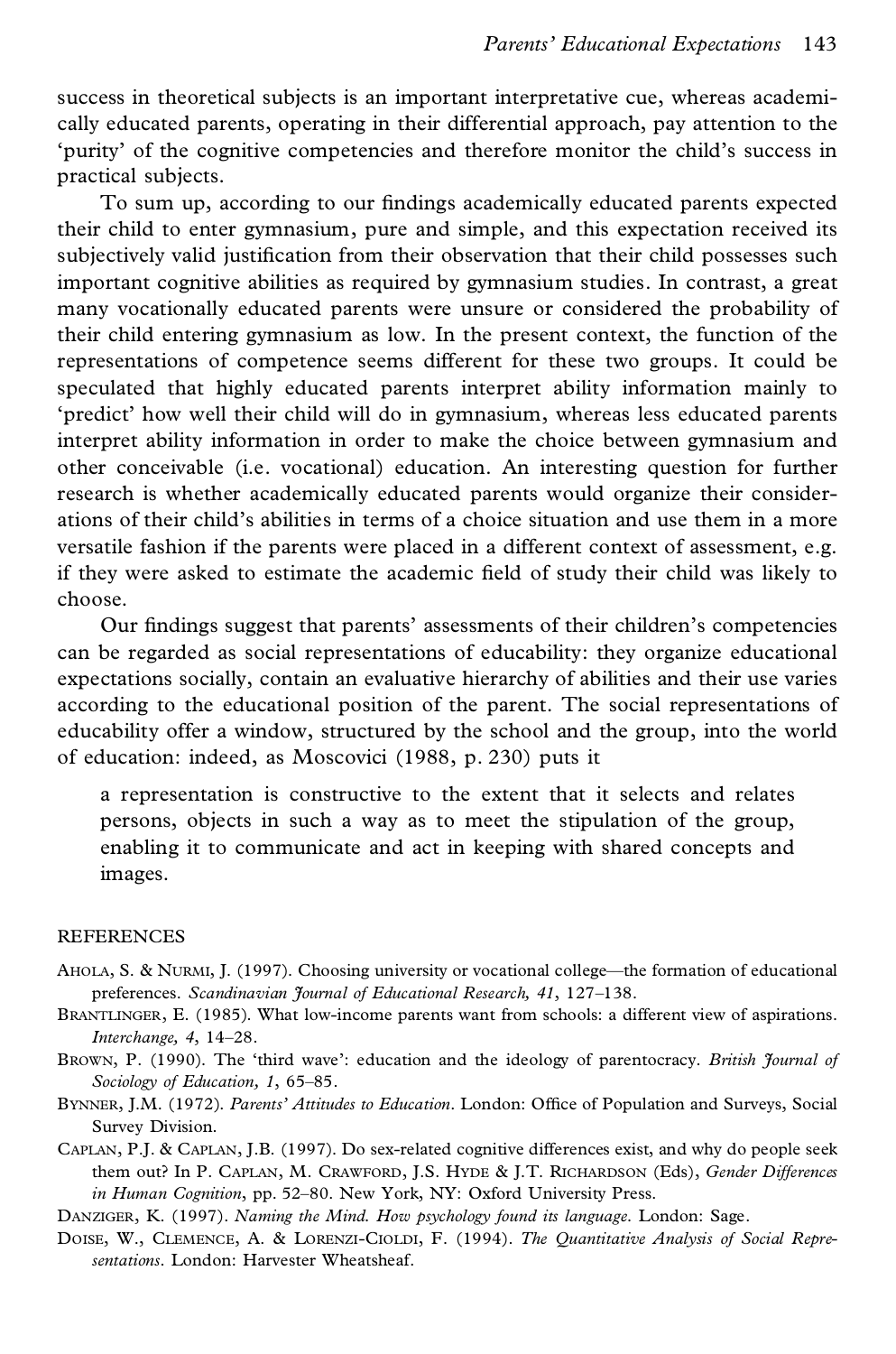- ENTWISTLE, D.R. & HAYDUK, L.A. (1978). *Too Great Expectations: the academic outlook of young children.* Baltimore, MD: John Hopkins University Press.
- GORMAN, T.J. (1998). Social class and parental attitudes toward education. *Journal of Contemporary Ethnography, 1*, 10–44.
- HAVE´ N, H. (Ed.) (1999). *Education in Finland 1999. Statistics and indicators*. Helsinki: Statistics Finland.

KIVINEN, O. & RINNE, R. (1995). *The Social Inheritance of Education.* Helsinki: Statistics Finland.

- LAREAU, A. (1989). *Home Advantage: social class and parental intervention in elementary education*. London: Falmer Press.
- MEHAN, H., VILLANUEVA, I., HUBBARD, L. & LINTZ, A. (1996)*. Constructing School Success*. Cambridge: Cambridge University Press.
- MILLER, S., MANHAN, M. & MEE, L. (1991). Parental beliefs, parental accuracy, and children's cognitive performance: a search for causal relations. *Developmental Psychology, 27*, 267–276.
- MOSCOVICI, S. (1988). Notes towards a description of social representations*. European Journal of Social Psychology, 18*, 211–250.
- OKAGAKI, L. & STERNBERG, R.J. (1993). Parental beliefs and children's school performance. *Child Development, 64*, 36–56.
- RODMAN, H. & VOYDANOFF, P. (1978). Social class and parents' range of aspirations for their children. *Social Problems, 25*, 333–344.
- RA¨ TY, H. & SNELLMAN, L. (1998). Social representations of educability. *Social Psychology of Education, 1*, 359–373.
- RATY, H. & SNELLMAN, L. (1992). Does gender make any difference? Common-sense conceptions of intelligence. *Social Behavior and Personality, 1*, 23–34.
- RÄTY, H., SNELLMAN, L. & VAINIKAINEN, A. (1999). Parents' assessments of their children's abilities. *European Journal of Psychology of Education, 14*, 423–437.
- SEGINER, R. (1983). Parents' educational expectations and children's academic achievement: a literature review. *Merrill-Palmer Quarterly, 29*, 1–23.
- SMITH, T.E. (1989). Mother–father differences in parental influence on school grades and educational goals. *Sociological Inquiry, 1*, 88–98.
- SONUGA-BARKE, E. & STEVENSON, J. (1996). The impact of pre-school children's intelligence and adjustment on their parents' long-term educational expectations. *Educational Psychology, 15*, 141– 149.
- YOUNG, M. (1998). *The Curriculum of the Future: from the 'new sociology of education' to a critical theory of learning*. London: Falmer Press.